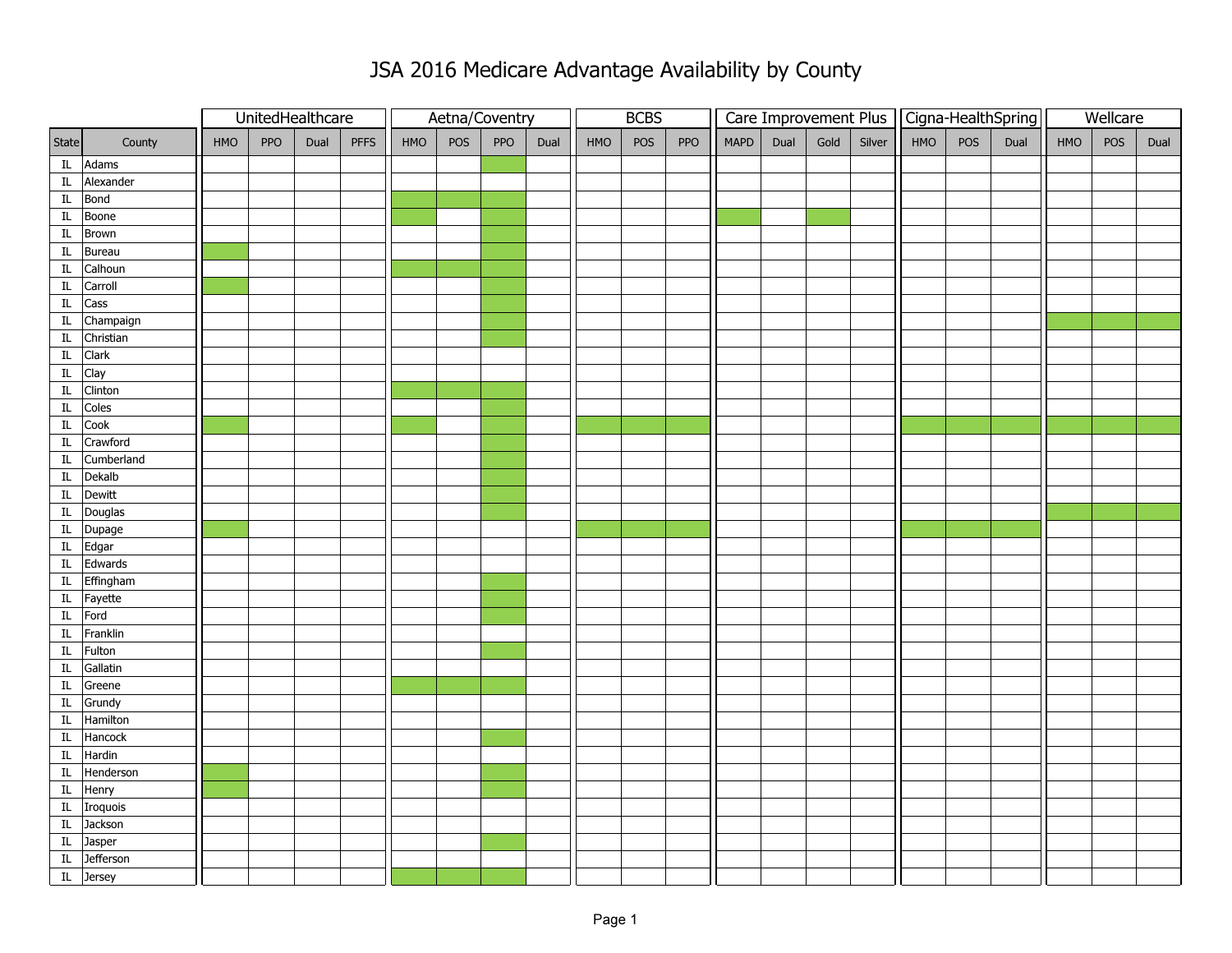## JSA 2016 Medicare Advantage Availability by County

|                            |               |     |     | UnitedHealthcare |             |     | Aetna/Coventry |     |      | <b>BCBS</b> |     |     |             |      |      |        | Care Improvement Plus   Cigna-HealthSpring |     |      | Wellcare |     |      |
|----------------------------|---------------|-----|-----|------------------|-------------|-----|----------------|-----|------|-------------|-----|-----|-------------|------|------|--------|--------------------------------------------|-----|------|----------|-----|------|
| State                      | County        | HMO | PPO | Dual             | <b>PFFS</b> | HMO | POS            | PPO | Dual | HMO         | POS | PPO | <b>MAPD</b> | Dual | Gold | Silver | HMO                                        | POS | Dual | HMO      | POS | Dual |
|                            | IL Jo Daviess |     |     |                  |             |     |                |     |      |             |     |     |             |      |      |        |                                            |     |      |          |     |      |
|                            | IL Johnson    |     |     |                  |             |     |                |     |      |             |     |     |             |      |      |        |                                            |     |      |          |     |      |
| $\mathop{\rm IL}\nolimits$ | Kane          |     |     |                  |             |     |                |     |      |             |     |     |             |      |      |        |                                            |     |      |          |     |      |
| $\overline{\rm{I} \rm{L}}$ | Kankakee      |     |     |                  |             |     |                |     |      |             |     |     |             |      |      |        |                                            |     |      |          |     |      |
| IL                         | Kendall       |     |     |                  |             |     |                |     |      |             |     |     |             |      |      |        |                                            |     |      |          |     |      |
| $\rm IL$                   | Knox          |     |     |                  |             |     |                |     |      |             |     |     |             |      |      |        |                                            |     |      |          |     |      |
| $\overline{\mathbb{L}}$    | La Salle      |     |     |                  |             |     |                |     |      |             |     |     |             |      |      |        |                                            |     |      |          |     |      |
| $\mathop{\rm IL}\nolimits$ | Lake          |     |     |                  |             |     |                |     |      |             |     |     |             |      |      |        |                                            |     |      |          |     |      |
| $\rm IL$                   | Lawrence      |     |     |                  |             |     |                |     |      |             |     |     |             |      |      |        |                                            |     |      |          |     |      |
| IL                         | Lee           |     |     |                  |             |     |                |     |      |             |     |     |             |      |      |        |                                            |     |      |          |     |      |
|                            | IL Livingston |     |     |                  |             |     |                |     |      |             |     |     |             |      |      |        |                                            |     |      |          |     |      |
| IL                         | Logan         |     |     |                  |             |     |                |     |      |             |     |     |             |      |      |        |                                            |     |      |          |     |      |
| $\overline{\mathbb{L}}$    | Macon         |     |     |                  |             |     |                |     |      |             |     |     |             |      |      |        |                                            |     |      |          |     |      |
| $\rm IL$                   | Macoupin      |     |     |                  |             |     |                |     |      |             |     |     |             |      |      |        |                                            |     |      |          |     |      |
| $\rm IL$                   | Madison       |     |     |                  |             |     |                |     |      |             |     |     |             |      |      |        |                                            |     |      |          |     |      |
| $\overline{\text{IL}}$     | Marion        |     |     |                  |             |     |                |     |      |             |     |     |             |      |      |        |                                            |     |      |          |     |      |
| $\mathop{\rm IL}\nolimits$ | Marshall      |     |     |                  |             |     |                |     |      |             |     |     |             |      |      |        |                                            |     |      |          |     |      |
| $\mathop{\rm IL}\nolimits$ | Mason         |     |     |                  |             |     |                |     |      |             |     |     |             |      |      |        |                                            |     |      |          |     |      |
| $\overline{\textrm{IL}}$   | Massac        |     |     |                  |             |     |                |     |      |             |     |     |             |      |      |        |                                            |     |      |          |     |      |
| $\mathop{\rm IL}\nolimits$ | Mcdonough     |     |     |                  |             |     |                |     |      |             |     |     |             |      |      |        |                                            |     |      |          |     |      |
| $\mathop{\rm IL}\nolimits$ | Mchenry       |     |     |                  |             |     |                |     |      |             |     |     |             |      |      |        |                                            |     |      |          |     |      |
| $\overline{\mathbb{L}}$    | Mclean        |     |     |                  |             |     |                |     |      |             |     |     |             |      |      |        |                                            |     |      |          |     |      |
| $\rm IL$                   | Menard        |     |     |                  |             |     |                |     |      |             |     |     |             |      |      |        |                                            |     |      |          |     |      |
| $\rm IL$                   | Mercer        |     |     |                  |             |     |                |     |      |             |     |     |             |      |      |        |                                            |     |      |          |     |      |
| $\overline{\mathbf{I}}$    | Monroe        |     |     |                  |             |     |                |     |      |             |     |     |             |      |      |        |                                            |     |      |          |     |      |
|                            | IL Montgomery |     |     |                  |             |     |                |     |      |             |     |     |             |      |      |        |                                            |     |      |          |     |      |
|                            | IL Morgan     |     |     |                  |             |     |                |     |      |             |     |     |             |      |      |        |                                            |     |      |          |     |      |
|                            | IL Moultrie   |     |     |                  |             |     |                |     |      |             |     |     |             |      |      |        |                                            |     |      |          |     |      |
|                            | IL Ogle       |     |     |                  |             |     |                |     |      |             |     |     |             |      |      |        |                                            |     |      |          |     |      |
| $\rm IL$                   | Peoria        |     |     |                  |             |     |                |     |      |             |     |     |             |      |      |        |                                            |     |      |          |     |      |
| $\overline{\text{IL}}$     | Perry         |     |     |                  |             |     |                |     |      |             |     |     |             |      |      |        |                                            |     |      |          |     |      |
| $\rm IL$                   | Piatt         |     |     |                  |             |     |                |     |      |             |     |     |             |      |      |        |                                            |     |      |          |     |      |
| $\mathbf{IL}$              | Pike          |     |     |                  |             |     |                |     |      |             |     |     |             |      |      |        |                                            |     |      |          |     |      |
| $\overline{\text{IL}}$     | Pope          |     |     |                  |             |     |                |     |      |             |     |     |             |      |      |        |                                            |     |      |          |     |      |
| $\mathop{\rm IL}\nolimits$ | Pulaski       |     |     |                  |             |     |                |     |      |             |     |     |             |      |      |        |                                            |     |      |          |     |      |
| $\overline{\rm{IL}}$       | Putnam        |     |     |                  |             |     |                |     |      |             |     |     |             |      |      |        |                                            |     |      |          |     |      |
|                            | IL Randolph   |     |     |                  |             |     |                |     |      |             |     |     |             |      |      |        |                                            |     |      |          |     |      |
|                            | IL Richland   |     |     |                  |             |     |                |     |      |             |     |     |             |      |      |        |                                            |     |      |          |     |      |
| $\rm IL$                   | Rock Island   |     |     |                  |             |     |                |     |      |             |     |     |             |      |      |        |                                            |     |      |          |     |      |
| IL                         | Saline        |     |     |                  |             |     |                |     |      |             |     |     |             |      |      |        |                                            |     |      |          |     |      |
|                            | IL Sangamon   |     |     |                  |             |     |                |     |      |             |     |     |             |      |      |        |                                            |     |      |          |     |      |
|                            | IL Schuyler   |     |     |                  |             |     |                |     |      |             |     |     |             |      |      |        |                                            |     |      |          |     |      |